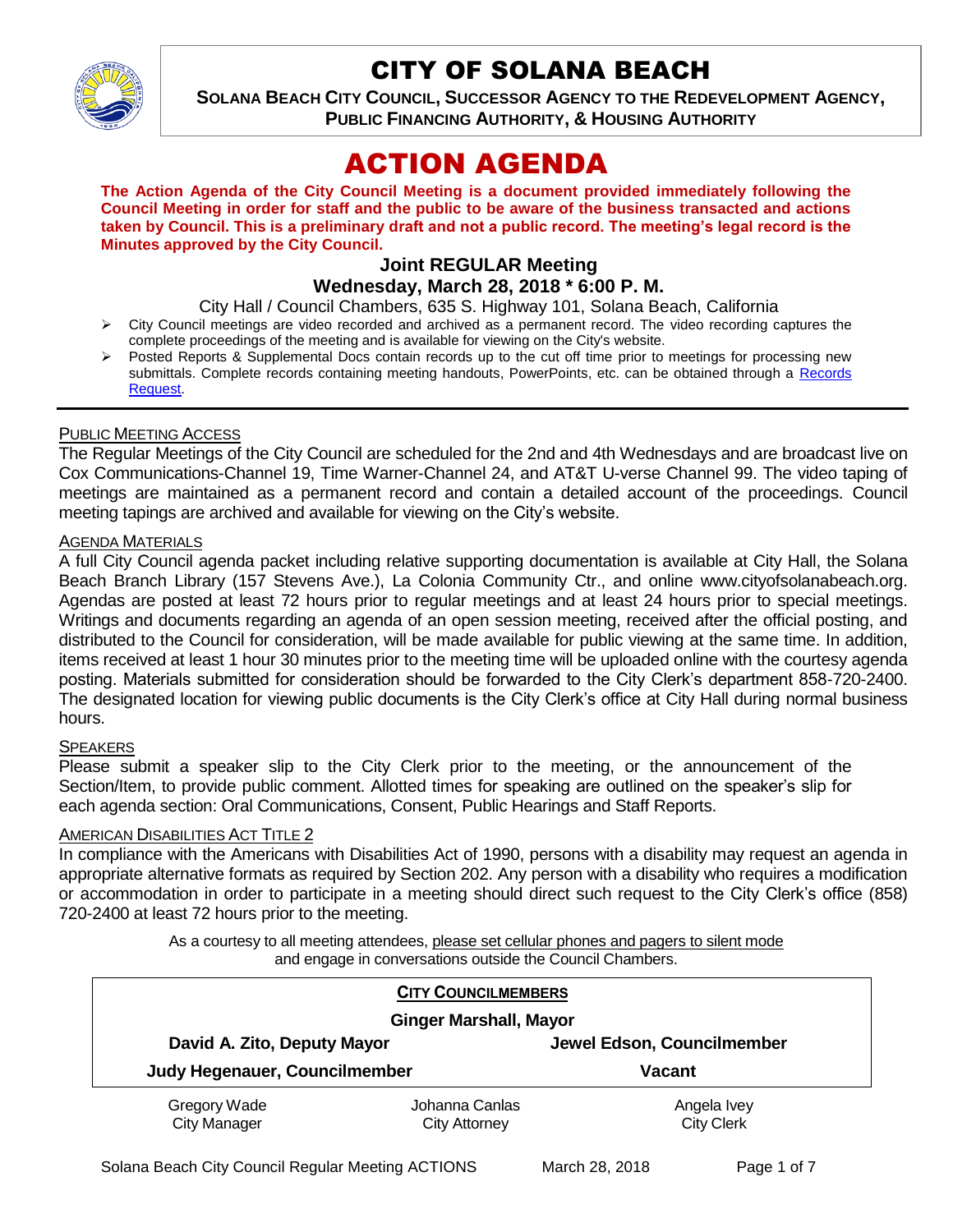#### SPEAKERS:

Please submit your speaker slip to the City Clerk prior to the meeting or the announcement of the Item. Allotted times for speaking are outlined on the speaker's slip for Oral Communications, Consent, Public Hearings and Staff Reports.

#### READING OF ORDINANCES AND RESOLUTIONS:

Pursuant to Solana Beach Municipal Code Section 2.04.460, at the time of introduction or adoption of an ordinance or adoption of a resolution, the same shall not be read in full unless after the reading of the title, further reading is requested by a member of the Council. If any Councilmember so requests, the ordinance or resolution shall be read in full. In the absence of such a request, this section shall constitute a waiver by the council of such reading.

# **CALL TO ORDER AND ROLL CALL:**

# **FLAG SALUTE:**

#### **APPROVAL OF AGENDA: COUNCIL ACTION: Approved 4/0**

**PRESENTATIONS:** Ceremonial items that do not contain in-depth discussion and no action/direction.

1. Encinitas Half Marathon

## **ORAL COMMUNICATIONS:**

This portion of the agenda provides an opportunity for members of the public to address the City Council on items relating to City business and not appearing on today's agenda by submitting a speaker slip (located on the back table) to the City Clerk. Comments relating to items on this evening's agenda are taken at the time the items are heard. Pursuant to the Brown Act, no action shall be taken by the City Council on public comment items. Council may refer items to the City Manager for placement on a future agenda. The maximum time allotted for each presentation is THREE MINUTES (SBMC 2.04.190). Please be aware of the timer light on the Council Dais.

## **COUNCIL COMMUNITY ANNOUNCEMENTS / COMMENTARY:**

*An opportunity for City Council to make brief announcements or report on their activities. These items are not agendized for official City business with no action or substantive discussion.* 

## **A. CONSENT CALENDAR:** (Action Items) (A.1. - A.5.)

Items listed on the Consent Calendar are to be acted in a single action of the City Council unless pulled for discussion. Any member of the public may address the City Council on an item of concern by submitting to the City Clerk a speaker slip (located on the back table) before the Consent Calendar is addressed. Those items removed from the Consent Calendar by a member of the Council will be trailed to the end of the agenda, while Consent Calendar items removed by the public will be discussed immediately after approval of the Consent Calendar.

#### **A.1. Community Grant Recipient Financial Expenditure Report Fiscal Year 2016-17**. (File 0330-25)

Recommendation: That the City Council

1. Accept and file this report.

[Item A.1. Report \(click here\)](https://solanabeach.govoffice3.com/vertical/Sites/%7B840804C2-F869-4904-9AE3-720581350CE7%7D/uploads/Item_A.1._Report_(click_here)_-_3-28-18.PDF) *Posted Reports & Supplemental Docs contain records up to the cut off time, prior to the start of the meeting, for processing new submittals. The final official record containing handouts, PowerPoints, etc. can be obtained through a Records Request to the City Clerk's Office.* **COUNCIL ACTION: Approved 4/0**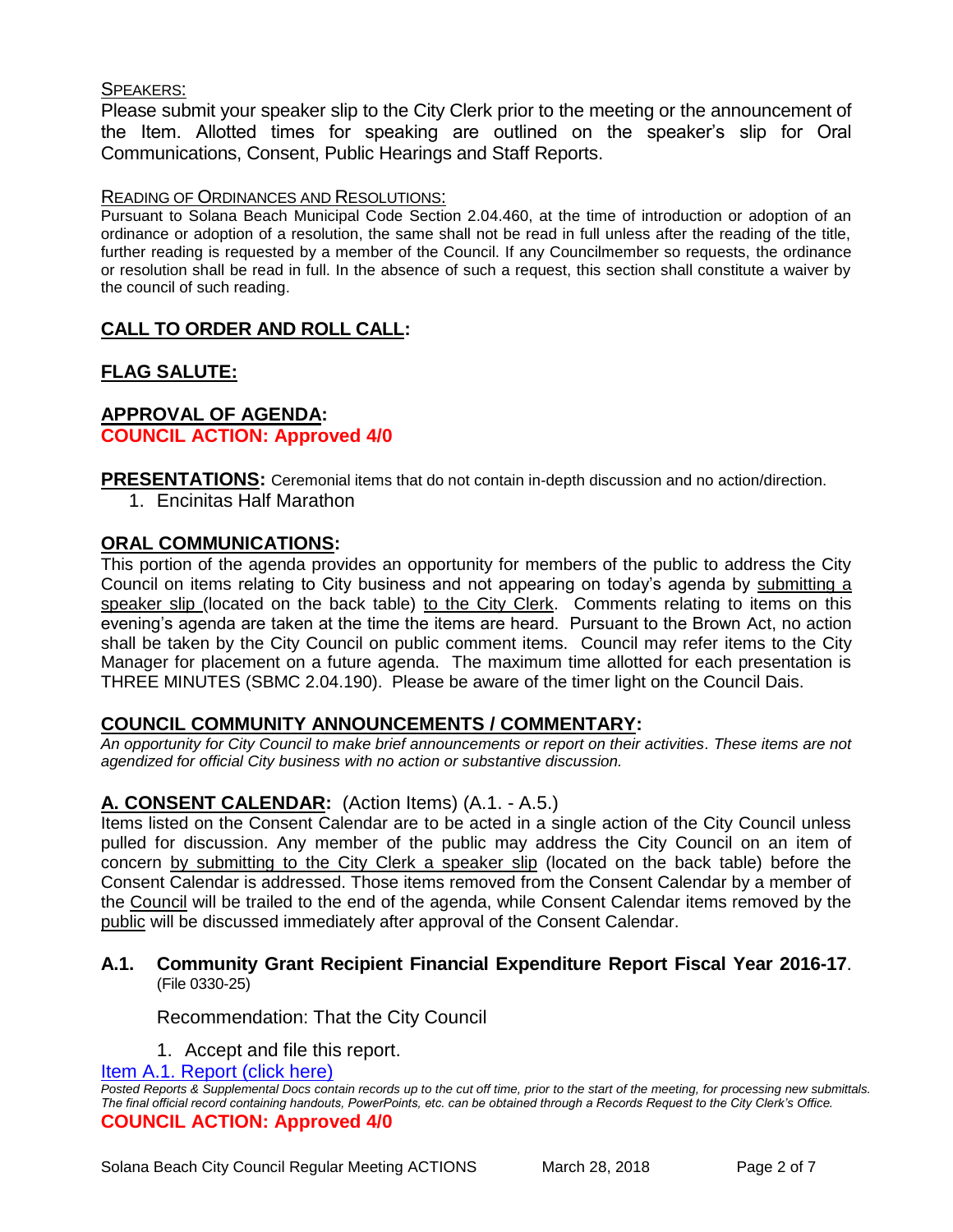#### **A.2. Register Of Demands.** (File 0300-30)

Recommendation: That the City Council

1. Ratify the list of demands for February 24, 2018 - March 9, 2018.

[Item A.2. Report \(click here\)](https://solanabeach.govoffice3.com/vertical/Sites/%7B840804C2-F869-4904-9AE3-720581350CE7%7D/uploads/Item_A.2._Report_(click_here)_-_3-28-18.PDF)

*Posted Reports & Supplemental Docs contain records up to the cut off time, prior to the start of the meeting, for processing new submittals. The final official record containing handouts, PowerPoints, etc. can be obtained through a Records Request to the City Clerk's Office.* **COUNCIL ACTION: Approved 4/0**

### **A.3. General Fund Adopted Budget for Fiscal Year 2017-2018 Changes.** (File 0330-30)

Recommendation: That the City Council

1. Receive the report listing changes made to the Fiscal Year 2017-2018 General Fund Adopted Budget.

#### [Item A.3. Report \(click here\)](https://solanabeach.govoffice3.com/vertical/Sites/%7B840804C2-F869-4904-9AE3-720581350CE7%7D/uploads/Item_A.3._Report_(click_here)_-_3-28-18.PDF)

*Posted Reports & Supplemental Docs contain records up to the cut off time, prior to the start of the meeting, for processing new submittals. The final official record containing handouts, PowerPoints, etc. can be obtained through a Records Request to the City Clerk's Office.* **COUNCIL ACTION: Approved 4/0**

## **A.4. Active Transportation Grant Application Submittal to SANDAG for the Preparation of Final (100%) Construction Drawings for the Lomas Santa Fe Corridor Active Transportation Improvement Project.** (File 0820-15)

Recommendation: That the City Council

- 1. Adopt **Resolution 2018-026**:
	- a. Authorizing and ratifying the City Manager's decision to submit an application to SANDAG for the *TransNet* Active Transportation Grant Program (for Capital Projects) funding in the amount of \$684,500 for the preparation of final (100%) construction drawings for the Lomas Santa Fe Corridor Active Transportation Improvement Project of which \$616,050 is a request for grant funds and the remaining \$68,450 would be matching funds provided by the City.
	- b. Agreeing that if a grant award is made by SANDAG to fund the preparation of final (100%) construction drawings for the Lomas Santa Fe Corridor Active Transportation Improvement Project, the City of Solana Beach commits to providing \$68,450 in matching funds.
	- c. Agreeing that if a grant award is made by SANDAG to fund the preparation of final (100%) construction drawings for the Lomas Santa Fe Corridor Active Transportation Improvement Project, the City of Solana Beach authorizes the City Manager to accept the grant funds, execute the grant agreement with no exceptions in substantially the same form as attached, and complete the Project.

#### [Item A.4. Report \(click here\)](https://solanabeach.govoffice3.com/vertical/Sites/%7B840804C2-F869-4904-9AE3-720581350CE7%7D/uploads/Item_A.4._Report_(click_here)_-_3-28-18.PDF) [A.4. Updated Report #1 \(03-28-18\)](https://solanabeach.govoffice3.com/vertical/Sites/%7B840804C2-F869-4904-9AE3-720581350CE7%7D/uploads/A.4._Updated_Report_1_-_03-28-18.pdf)

*Posted Reports & Supplemental Docs contain records up to the cut off time, prior to the start of the meeting, for processing new submittals. The final official record containing handouts, PowerPoints, etc. can be obtained through a Records Request to the City Clerk's Office.* **COUNCIL ACTION: Approved 4/0**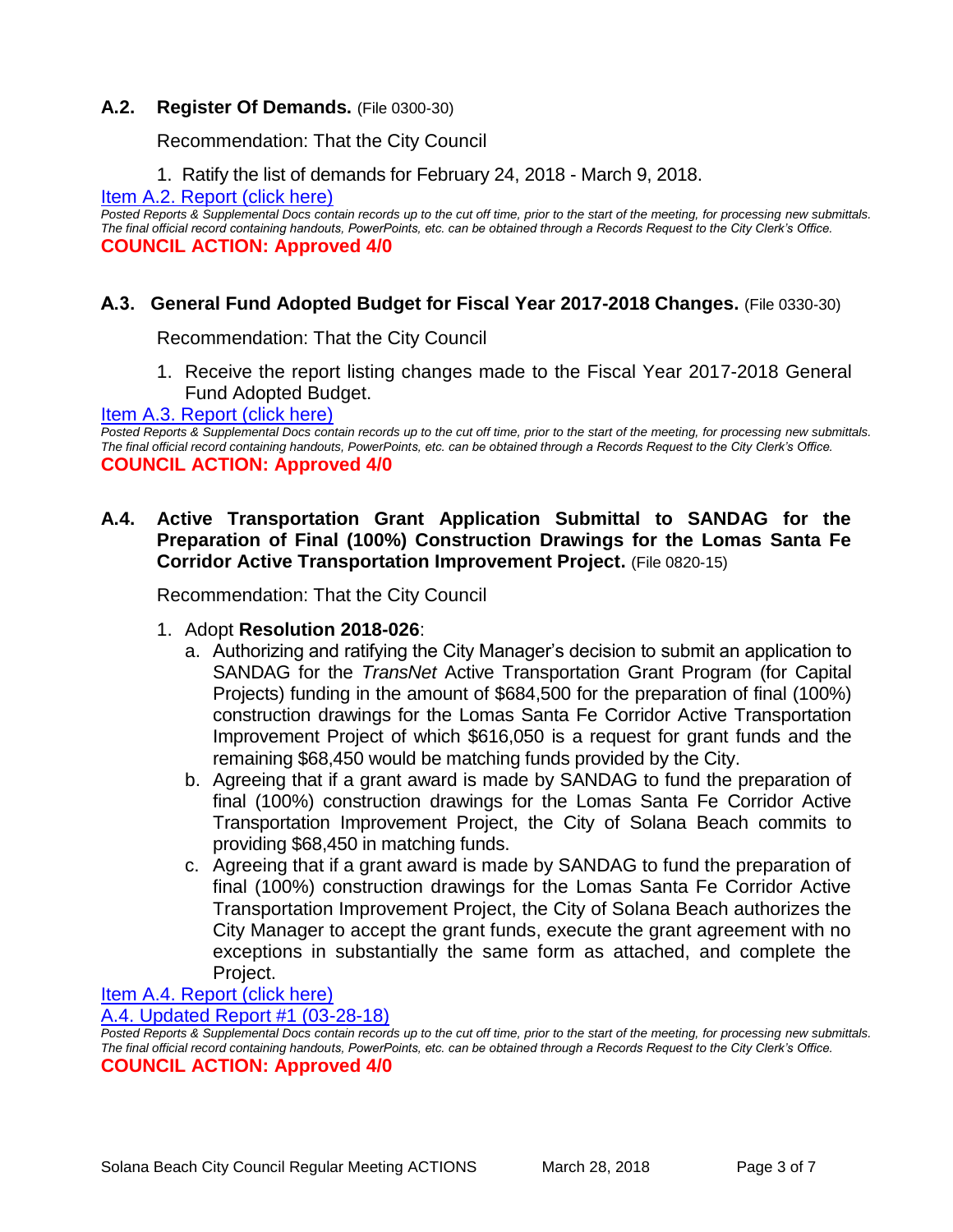### **A.5. San Diego Association of Governments Regarding the Regional Shoreline Monitoring Program.** (File 0610-12)

Recommendation: That the City Council

1. Adopt **Resolution 2018-033** authorizing the City Manager to enter into a Memorandum of Understanding with the San Diego Association of Governments regarding the Regional Shoreline Monitoring Program.

[Item A.5. Report \(click here\)](https://solanabeach.govoffice3.com/vertical/Sites/%7B840804C2-F869-4904-9AE3-720581350CE7%7D/uploads/Item_A.5._Report_(click_here)_-_3-28-18.PDF)

*Posted Reports & Supplemental Docs contain records up to the cut off time, prior to the start of the meeting, for processing new submittals. The final official record containing handouts, PowerPoints, etc. can be obtained through a Records Request to the City Clerk's Office.* **COUNCIL ACTION: Approved 4/0**

#### **C.3. Policy Related to Gun Safety and Regulation.** (File 0250-70)

Recommendation: That the City Council

1. Discuss, review, and consider **Resolution 2018-036** opposing legislation such as the Concealed Carry Reciprocity Act of 2017 and urging Federal and State representatives to enact responsible gun safety regulations.

[Item C.3. Report \(click here\)](https://solanabeach.govoffice3.com/vertical/Sites/%7B840804C2-F869-4904-9AE3-720581350CE7%7D/uploads/Item_C.3._Report_(click_here)_-_3-28-18.PDF)

[C.3. Supplemental Documents \(03-28-18 updated 445pm\)](https://solanabeach.govoffice3.com/vertical/Sites/%7B840804C2-F869-4904-9AE3-720581350CE7%7D/uploads/C.3._Supplemental_Documents_(03-28_updated_440pm).PDF)

**Posted Reports & Supplemental Docs contain records up to the cut off time, prior to the start of the meeting, for processing new** *submittals. The final official record containing handouts, PowerPoints, etc. can be obtained through a Records Request to the City Clerk's Office.*

**COUNCIL ACTION: Approved 3/1 (Noes: Marshall)** with modifications.

## **B. PUBLIC HEARINGS:** (B.1. – B.4.)

This portion of the agenda provides citizens an opportunity to express their views on a specific issue as required by law after proper noticing by submitting a speaker slip (located on the back table) to the City Clerk. After considering all of the evidence, including written materials and oral testimony, the City Council must make a decision supported by findings and the findings must be supported by substantial evidence in the record. An applicant or designees for a private development/business project, for which the public hearing is being held, is allotted a total of fifteen minutes to speak, as per SBMC 2.04.210. A portion of the fifteen minutes may be saved to respond to those who speak in opposition. All other speakers have three minutes each. Please be aware of the timer light on the Council Dais.

### **B.1. Public Hearing – Tax Exempt Fiscal Responsibility Act (TEFRA) Hearing for Conduit Financing for the Pearl Apartments Affordable Housing Project located in the 500 Block of South Sierra Avenue, Solana Beach.** (File 0600-40)

Recommendation: That the City Council

- 1. Conduct the TEFRA Public Hearing: Open the public hearing, Report Council disclosures, Receive public testimony, Close the public hearing.
- 2. Adopt **Resolution 2018-034** in favor of the issuance of the bonds by the CMFA.

[Item B.1. Report \(click here\)](https://solanabeach.govoffice3.com/vertical/Sites/%7B840804C2-F869-4904-9AE3-720581350CE7%7D/uploads/Item_B.1._Report_(click_here)_-_3-28-18.PDF)

*Posted Reports & Supplemental Docs contain records up to the cut off time, prior to the start of the meeting, for processing new submittals. The final official record containing handouts, PowerPoints, etc. can be obtained through a Records Request to the City Clerk's Office.* **COUNCIL ACTION: Approved 4/0 to close the public hearing.**

**COUNCIL ACTION: Approved 4/0**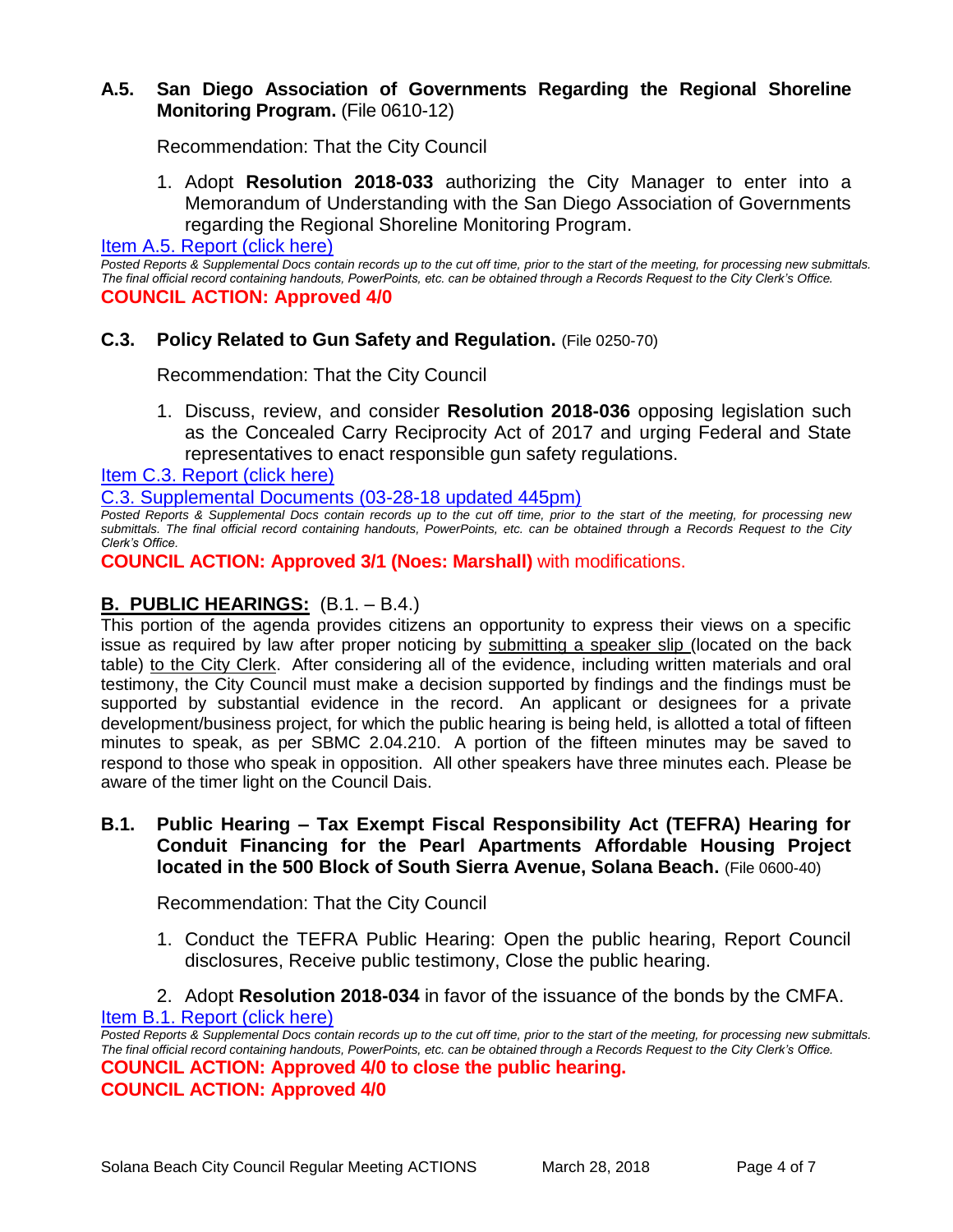#### **B.2. Public Hearing: 708 Castro Street, Applicants: Casey, Behfar, Case 17-17-12.** (File 0600-40)

The proposed project meets the minimum objective requirements under the SBMC, is consistent with the General Plan and may be found, as conditioned, to meet the discretionary findings required as discussed in this report to approve a DRP and administratively issue a SDP. Therefore, Staff recommends that the City Council:

- 1. Conduct the Public Hearing: Open the Public Hearing, Report Council Disclosures, Receive Public Testimony, Close the Public Hearing;
- 2. Find the project exempt from the California Environmental Quality Act pursuant to Section 15303 of the State CEQA Guidelines; and
- 3. If the City Council makes the requisite findings and approves the project, adopt **Resolution 2018-025** conditionally approving a DRP and an administrative SDP to construct a new second-story addition to an existing one-story, single-family residence with an attached two car garage at 708 Castro Street.

# [Item B.2. Report \(click here\)](https://solanabeach.govoffice3.com/vertical/Sites/%7B840804C2-F869-4904-9AE3-720581350CE7%7D/uploads/Item_B.2._Report_(click_here)_-_3-28-18.PDF)

#### [B.2. Updated Report #1 \(03-28-18\)](https://solanabeach.govoffice3.com/vertical/Sites/%7B840804C2-F869-4904-9AE3-720581350CE7%7D/uploads/B.2._Updated_Report_1_-_03-28-18.pdf)

*Posted Reports & Supplemental Docs contain records up to the cut off time, prior to the start of the meeting, for processing new submittals. The final official record containing handouts, PowerPoints, etc. can be obtained through a Records Request to the City Clerk's Office.* **COUNCIL ACTION: Approved 4/0 to close the public hearing. COUNCIL ACTION: Approved 4/0**

- **B.3. Introduction (1st Reading) Ordinance 482 Establishing a Minimum Average Workspace of per Employee Working in a Business Space.** (File 0610-10) This item was CANCELLED and pulled from this agenda and was NOT HEARD.
- **B.4. Approving the Housing Element Annual Progress Report and Housing Successor Annual Report for Fiscal Year 2016/17 and Directing Submittal to the California Department of Housing and Community Development and the Governor's Office of Planning and Research.** (File 0630-10)

Recommendation: That the City Council

- 1. Conduct the Public Hearing: Open the public hearing, Report Council disclosures, Receive public testimony, Close the public hearing.
- 2. Find the project exempt from the California Environmental Quality Act pursuant to Section 21065 of the State CEQA Guidelines; and
- 3. Adopt **Resolution 2018-024** approving the 2017 Housing Element Annual Progress Report and the 2016/17 Housing Successor Annual Report as submitted and directing City Staff to file the report with the California Department of Housing and Community Development and the Governor's Office of Planning and Research.

#### [Item B.4. Report \(click here\)](https://solanabeach.govoffice3.com/vertical/Sites/%7B840804C2-F869-4904-9AE3-720581350CE7%7D/uploads/Item_B.4._Report_(click_here)_-_3-28-18.PDF)

*Posted Reports & Supplemental Docs contain records up to the cut off time, prior to the start of the meeting, for processing new submittals. The final official record containing handouts, PowerPoints, etc. can be obtained through a Records Request to the City Clerk's Office.* **COUNCIL ACTION: Approved 4/0 to close the public hearing. COUNCIL ACTION: Approved 4/0**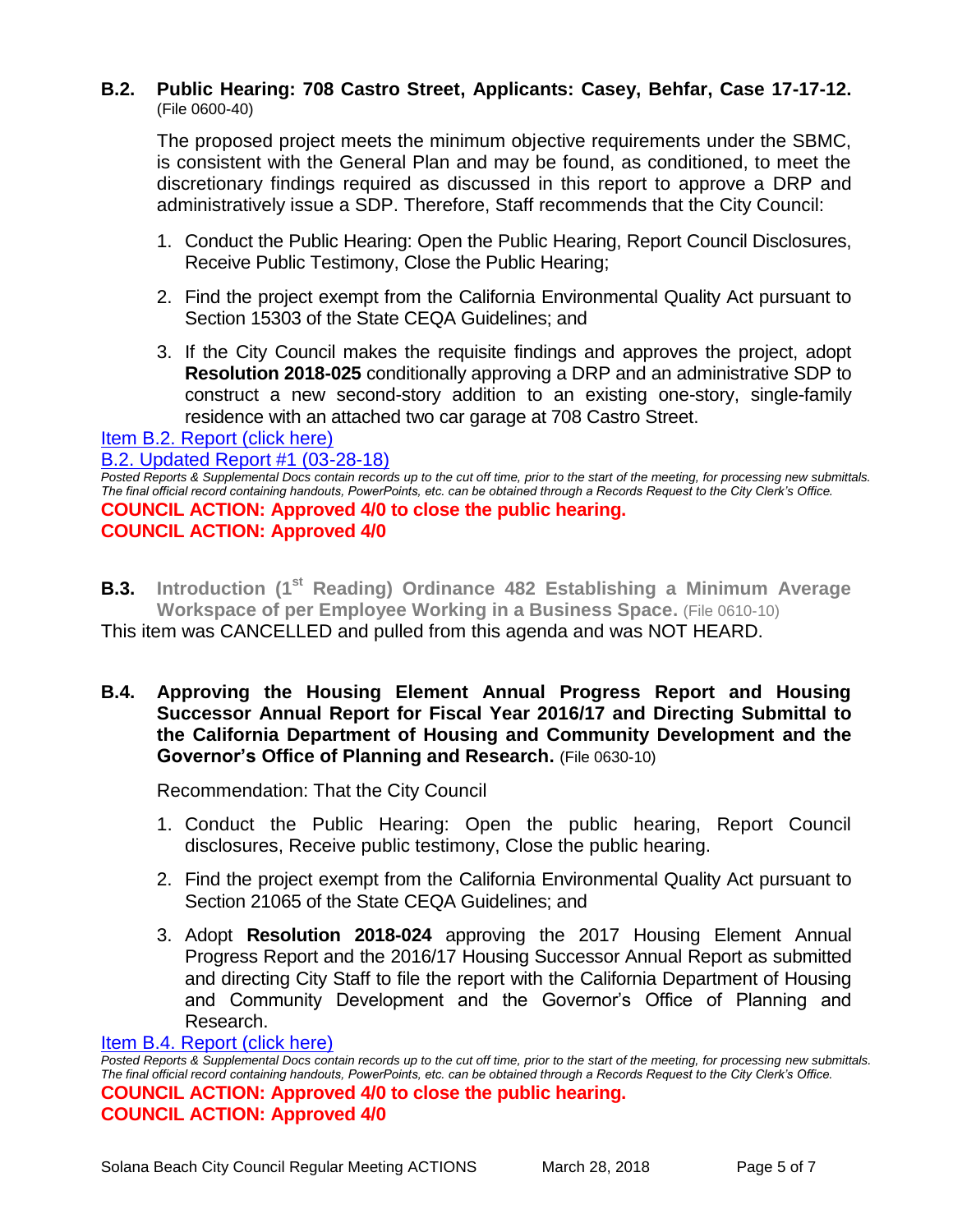# **C. STAFF REPORTS**: (C.1. - C.3.)

*Submit speaker slips to the City Clerk.*

## **C.1. Consideration of the City Council Vacancy Created by the Resignation of Former Councilmember Mike Nichols.** (File 0410-85)

Recommendation: That the City Council

1. Discuss the options outlined above in filling the vacancy and provide Staff with direction.

#### [Item C.1. Report \(click here\)](https://solanabeach.govoffice3.com/vertical/Sites/%7B840804C2-F869-4904-9AE3-720581350CE7%7D/uploads/Item_C.1._Report_(click_here)_-_3-28-18.PDF)

*Posted Reports & Supplemental Docs contain records up to the cut off time, prior to the start of the meeting, for processing new submittals. The final official record containing handouts, PowerPoints, etc. can be obtained through a Records Request to the City Clerk's Office.* **COUNCIL ACTION: Approved 4/0** to open the Council application period on March 29, 2018 at 12:00 p.m. and closing on April 5, 2018 at 5:00 p.m. Official applications will be posted at noon 12:00 p.m. on Thursday, March 29, 2018. Applications will be scheduled to be reviewed at the April 11, 2018 Council Meeting. The appointed candidate will agree to fill the vacancy until the end of the term, December 12, 2018, and to not run in the November 6, 2018 General Election.

**C.2. Council Boards, Committees, & Commissions Appointments to Fill Vacancies.** (File 0410-05)

This item was CANCELLED and pulled from this agenda and was NOT HEARD.

## **COMPENSATION & REIMBURSEMENT DISCLOSURE:**

GC: Article 2.3. Compensation: 53232.3. (a) Reimbursable expenses shall include, but not be limited to, meals, lodging, and travel. 53232.3 (d) Members of a legislative body shall provide brief reports on meetings attended at the expense of the local agency at the next regular meeting of the legislative body.

# **COUNCIL COMMITTEE REPORTS:**

## **Regional Committees: (outside agencies, appointed by this Council)**

- a. City Selection Committee (meets twice a year) Vacant (Edson, alternate).
- b. County Service Area 17 Marshall (Vacant, alternate).
- c. Escondido Creek Watershed Authority Marshall/Staff (no alternate).
- d. League of Ca. Cities' San Diego County Executive Committee Vacant (Edson, alternate) and any subcommittees.
- e. League of Ca. Cities' Local Legislative Committee Vacant (Edson, alternate)
- f. League of Ca. Cities' Coastal Cities Issues Group (CCIG) Vacant (Edson, alternate)
- g. North County Dispatch JPA Marshall (Edson, alternate).
- h. North County Transit District Edson (Vacant, alternate)
- i. Regional Solid Waste Association (RSWA) Vacant (Hegenauer, alternate).
- j. SANDAG Zito (Primary), Edson (1<sup>st</sup> alternate), Vacant (2<sup>nd</sup> alternate) and any subcommittees.
- k. SANDAG Shoreline Preservation Committee Zito (Hegenauer, alternate).
- l. San Dieguito River Valley JPA Hegenauer (Vacant, alternate).
- m. San Elijo JPA Marshall, Zito (City Manager, alternate).
- n. 22<sup>nd</sup> Agricultural District Association Community Relations Committee Marshall, Edson.